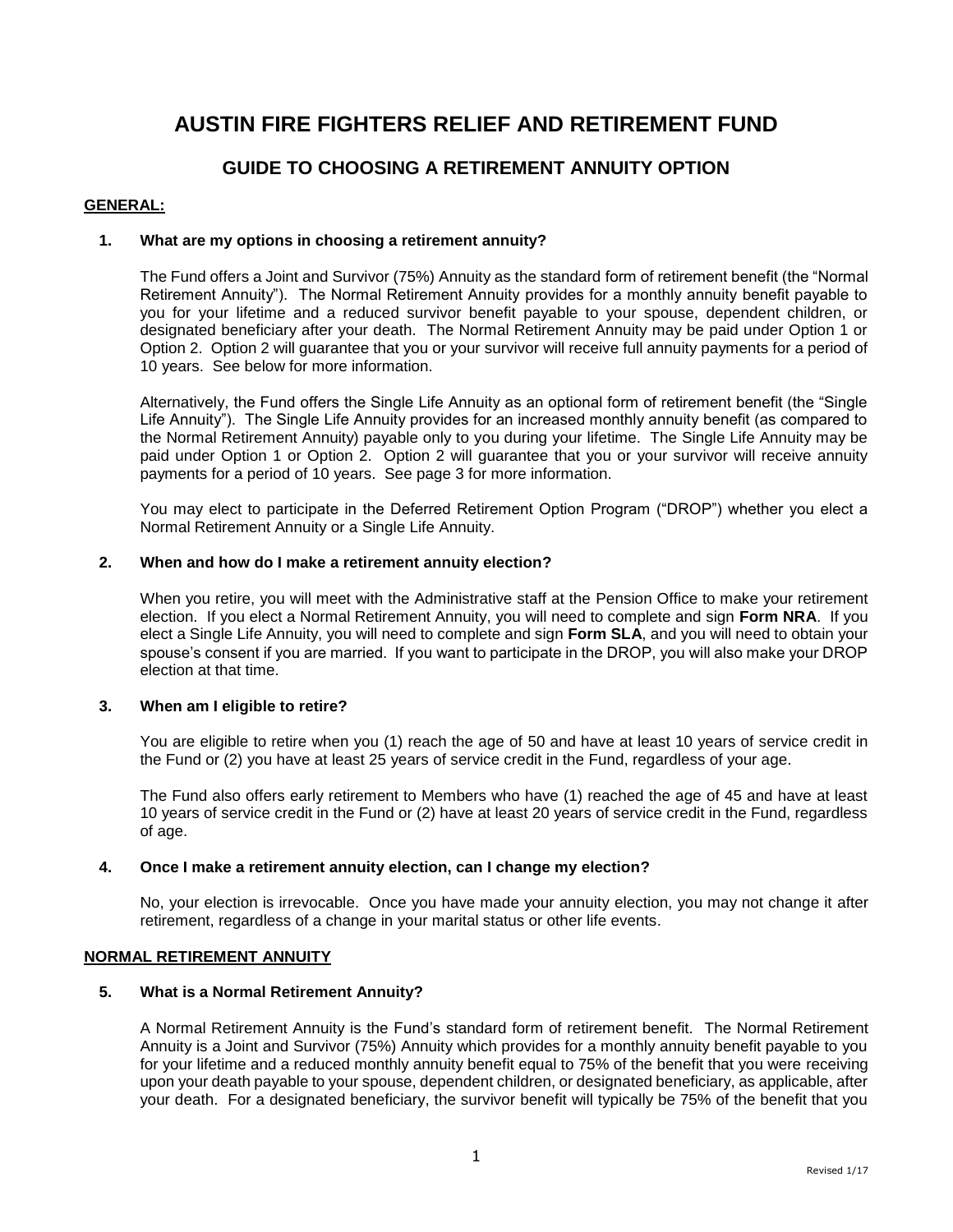were receiving upon your death, but may be actuarially reduced based on the difference in age between you and your designated beneficiary.

# **6. How is my benefit calculated under a Normal Retirement Annuity?**

The Normal Retirement Annuity is a monthly payment equal to 3.3% of your average monthly compensation multiplied by your years of service. Your average monthly compensation is the average of your 36 months of highest compensation during your credited service. Please contact the Pension Office for more information on the calculation of your retirement benefit.

# **7. What is a survivor benefit?**

A survivor benefit is a benefit that is paid to your spouse, dependent children, or designated beneficiary, as applicable, after your death. The survivor benefit is equal to a percentage of the benefit that you were receiving before your death. Your surviving spouse or dependent child will receive 75% of the benefit you were receiving before your death regardless of their age. For a designated beneficiary, the survivor benefit will typically be 75% of the benefit that you were receiving upon your death, but may be actuarially reduced based on the difference in age between you and your designated beneficiary.

# **8. Who is entitled to the survivor benefit?**

The answer depends on your marital status and whether or not you have dependent children.

# *Fire Fighters Who Are Married and/or Have Dependent Children*

- $\circ$  If you are married at your death, your spouse is entitled to receive a survivor benefit for life. You may not designate anyone other than your spouse to receive this benefit.
- $\circ$  If you are not married and have dependent children at your death, your dependent children are entitled to receive a survivor benefit until they reach age 22 or marry before age 22. You may not designate anyone other than your dependent children to receive this benefit.

# *Fire Fighters Who Are Not Married and Have No Dependent Children*

 $\circ$  If you are not married and do not have dependent children, you are eligible designate a beneficiary to receive a survivor benefit for life pursuant to Section 7.09 of the Fund's statute.

For more information on designating a beneficiary to receive your survivor benefit under a Normal Retirement Annuity, please see the "Guide to Completing a Beneficiary Designation Under Section 7.09." This guide is available on the Fund's website or by contacting the Pension Office.

# **9. Do I need my spouse's consent to elect a Normal Retirement Annuity?**

No. You may elect either the Normal Retirement Annuity Option 1 or Option 2 without your spouse's consent. Your spouse will automatically be entitled to the survivor benefit.

# **10. What is the Normal Retirement Annuity--Option 2?**

Option 2 guarantees that someone will receive 100% of the monthly annuity benefit you were receiving at your death, or were entitled to receive at your death, for the 10-year period beginning on your retirement date from the Fire Department or your DROP retirement date, as applicable. Because of the guaranteed 10-year period, the amount of the benefit that you are entitled to receive under Option 2 of the Normal Retirement Annuity will be actuarially reduced as compared to the amount of the benefit under Option 1.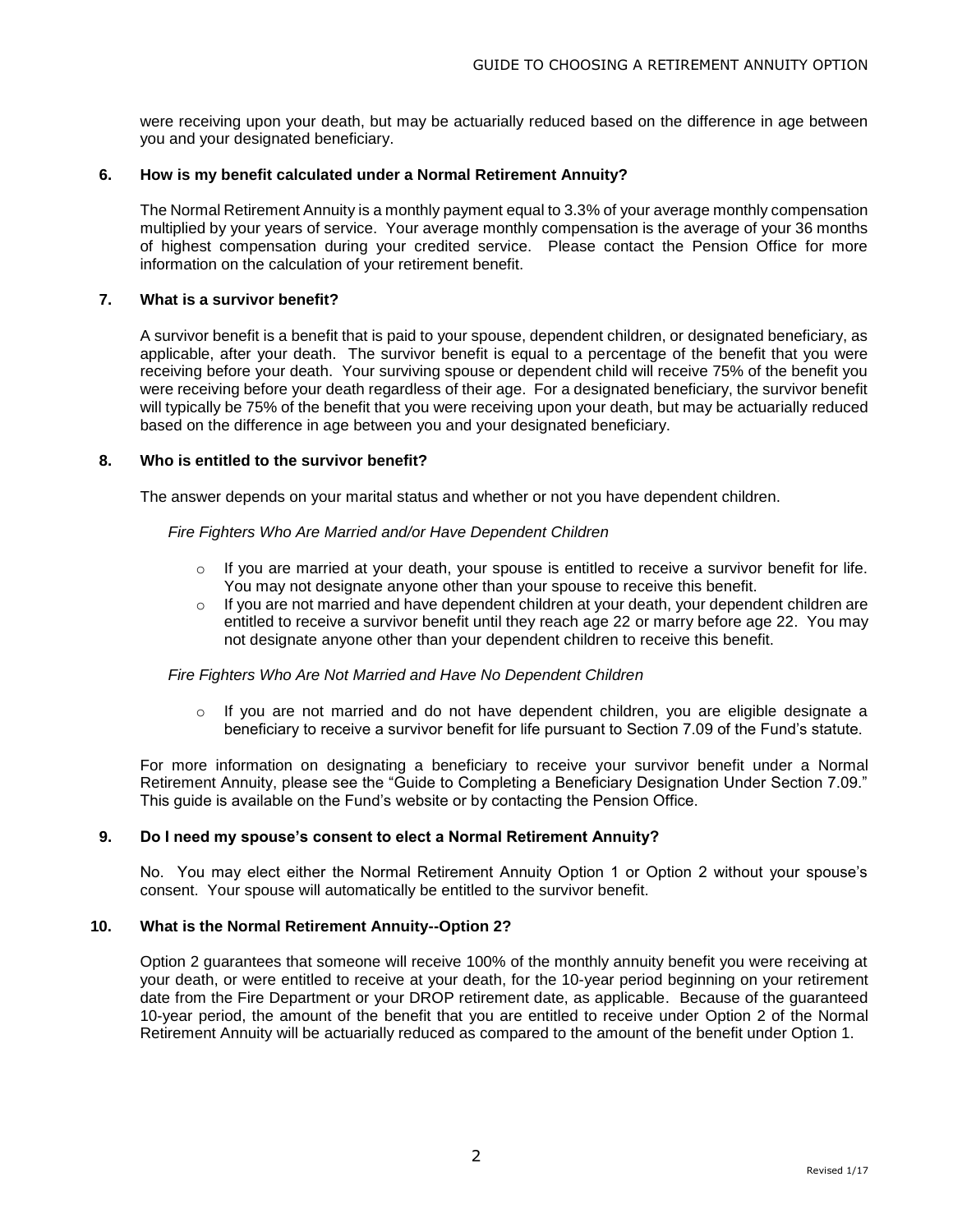# **11. What will happen if I die during the guaranteed 10-year period under Option 2?**

If you die during the 10-year period following your retirement date, your surviving spouse, dependent children, designated beneficiary, or your estate, as applicable, will receive 100% of the monthly annuity benefit you were receiving for the remainder of the 10-year period. After the 10-year period, any survivor benefits will be paid as described under Option 1, including the reduced amounts of such benefits. Upon your death within the 10-year period following your retirement date, the guaranteed payments during the 10-year period that are equal to 100% of your monthly annuity benefit will be paid as follows:

- $\circ$  If you are married at the time of your death, the payments will be made to your surviving spouse. If your spouse dies during the 10-year period after your retirement, any remaining payments will continue to any dependent children, or if no dependent children exist, to your wife's estate.
- $\circ$  If you are not married at the time of your death, but have dependent children, the payments will be made to any dependent children. If your dependent children die during the 10-year period, any remaining payments will be made to their estate.
- If you are not married and have no dependent children at the time of your death, the beneficiary that you have designated under a Form 500A or Form 500R (the beneficiary designation form used following retirement) will receive any payments. If the designated beneficiary dies during the 10 year period following your retirement, any remaining payments will be made to the estate of the designated beneficiary.
- $\circ$  If you are not married, have no dependent children, and did not designate a beneficiary on a Form 500A or Form 500R, any remaining payments will be made to your estate.

# **12. What will happen if I die after the guaranteed 10-year period under Option 2?**

If you die after the 10-year period following your retirement date, survivor benefits will be paid as described in Option 1, including the reduced amounts of such benefits.

# **SINGLE LIFE ANNUITY**

# **13. What is a Single Life Annuity?**

The Single Life Annuity will provide you with a monthly annuity benefit that is payable only during your lifetime. There is no survivor annuity benefit with a Single Life Annuity.

# **14. How is a Single Life Annuity different than a Normal Retirement Annuity?**

A Single Life Annuity does not provide for a survivor benefit. With a Single Life Annuity, all annuity benefits end at your death. However, because there is no survivor benefit, the amount of the Single Life Annuity monthly payment will be greater than the monthly payment amount under a Normal Retirement Annuity.

# **15. How is my benefit under a Single Life Annuity calculated?**

The amount of your Single Life Annuity will be calculated in the same way as the Normal Retirement Annuity, based on a percentage of your average monthly compensation multiplied by years of service. However, the calculated benefit will then be actuarially increased, based on your age at retirement, to reflect that there is no survivor benefit.

# **16. Why would I pick a Single Life Annuity?**

If you do not have a spouse, dependent children, or other beneficiary that would need additional income after your death, the Single Life Annuity would provide you with more income during your lifetime.

# **17. Do I need my spouse's consent to elect a Single Life Annuity?**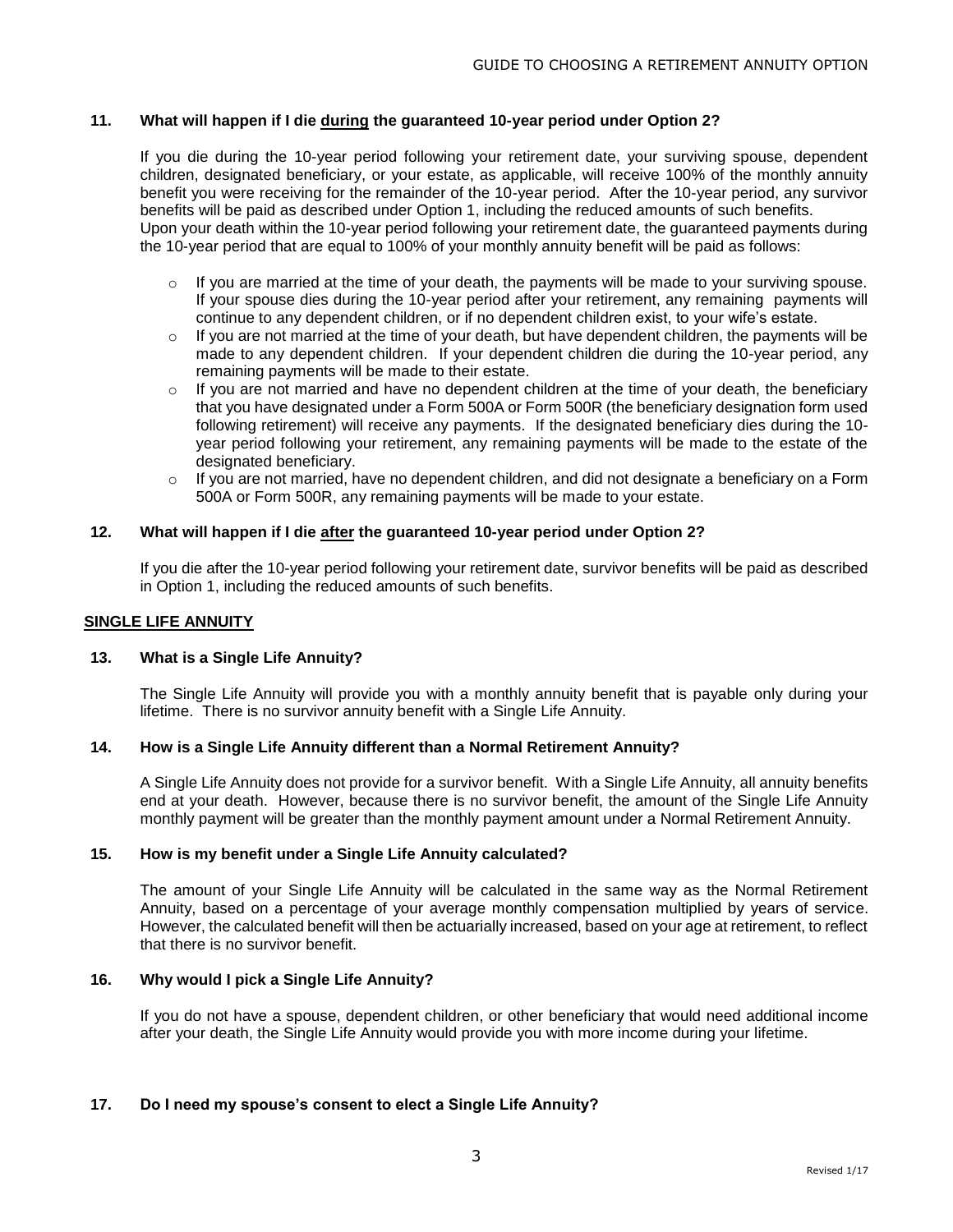Yes. If you are married, you must obtain your spouse's consent to elect a Single Life Annuity (Option 1 or Option 2). Your spouse's consent must be in writing and notarized. If you do not obtain your spouse's consent, you will not receive a Single Life Annuity, and your retirement benefit will be paid as if you had elected the Normal Retirement Annuity Option 1.

# **18. What is the Single Life Annuity--Option 2?**

Option 2 under the Single Life Annuity guarantees that someone or your estate will receive 100% of the monthly annuity benefit for the 10-year period beginning on your retirement date from the Fire Department or your DROP retirement date, as applicable. Because of the guaranteed 10-year period, the amount of the monthly annuity benefit that you are entitled to receive under Option 2 will be actuarially reduced as compared to the amount of the benefit under Option 1 of the Single Life Annuity.

# **19. What will happen if I die during the guaranteed 10-year period under Option 2?**

If you die during the 10-year period following your retirement date, your surviving spouse, dependent children, designated beneficiary, or your estate, as applicable, will receive 100% of the monthly annuity benefit you were receiving for the remainder of the 10-year period. All payments will stop at the end of the 10-year period.

Upon your death within the 10-year period following your retirement date, the guaranteed payments during the 10-year period will be paid as follows:

- $\circ$  If you are married at the time of your death, the payments will be made to your surviving spouse. If your spouse dies during the 10-year period after your retirement, any remaining payments will continue to any dependent children, or if no dependent children exist, to your wife's estate.
- $\circ$  If you are not married at the time of your death, the payments will be made to any dependent children. If you are not married and have no dependent children at the time of your death, the beneficiary that you designate on Form SLA will receive any payments. If either your dependent children or designated beneficiary who begin receiving the guaranteed payments die during the 10 year period following your retirement, any remaining payments will be made to the estate of the individual(s) who were receiving the payments.
- o If you are not married, have no dependent children, and did not designate a beneficiary on this election form, any remaining payments will be made to your estate.

# **20. What will happen if I die after the guaranteed 10-year period under Option 2?**

If you die after the 10-year period following your retirement date, no survivor benefit will be available, and your benefit payments will stop upon your death.

# **IMPACT OF MY ANNUITY ON DROP**

# **21. What is the DROP?**

The Deferred Retirement Option Plan, or DROP, is an additional form of benefit that you may elect once you are eligible for retirement. The purpose of the DROP is to provide greater financial planning flexibility upon retirement by providing you with a reduced monthly annuity benefit and a lump-sum benefit, as opposed to only a monthly annuity benefit. Please contact the Pension Office for more information regarding the DROP.

# **22. How does my annuity election affect the amount of my DROP balance?**